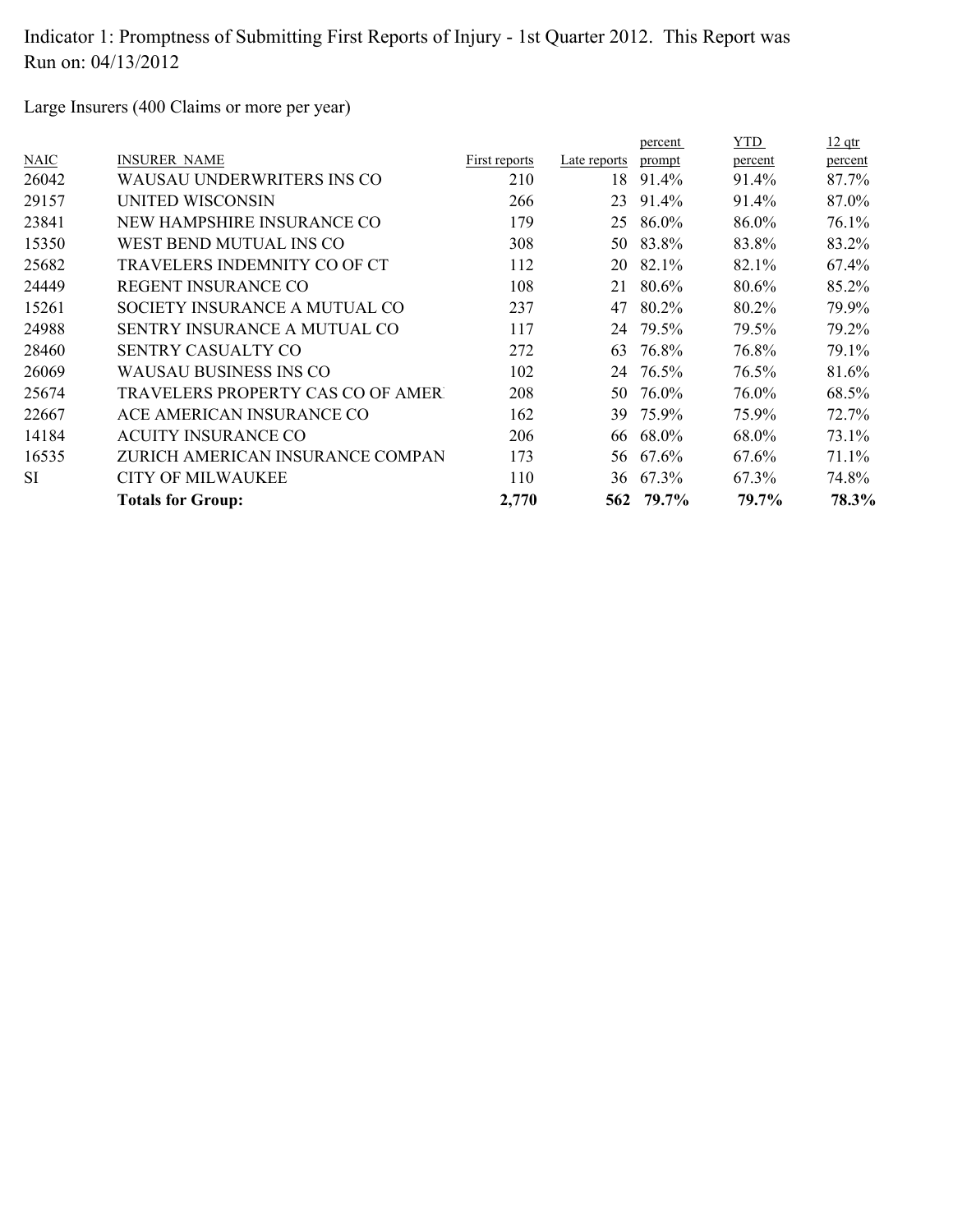Medium Size Insurers (65 -399 Claims or more per year)

|             |                                         |                      |                | percent         | <b>YTD</b> | $12$ qtr |
|-------------|-----------------------------------------|----------------------|----------------|-----------------|------------|----------|
| <b>NAIC</b> | <b>INSURER NAME</b>                     | <b>First reports</b> | Late reports   | prompt          | percent    | percent  |
| 24830       | CITIES & VILLAGES MUTUAL INS CO         | 13                   |                | $0$ 100.0%      | 100.0%     | 80.1%    |
| 21407       | <b>EMCASCO INSURANCE CO</b>             | 69                   |                | 4 94.2%         | 94.2%      | 84.5%    |
| 19275       | AMERICAN FAMILY MUTUAL INS CO           | 27                   | $\overline{2}$ | 92.6%           | 92.6%      | 78.2%    |
| 31003       | TRI STATE INS CO OF MN                  | 39                   | 3              | 92.3%           | 92.3%      | 78.4%    |
| 14303       | <b>INTEGRITY MUTUAL INS CO</b>          | 36                   | 3              | 91.7%           | 91.7%      | 85.9%    |
| 11374       | <b>SFM MUTUAL INS CO</b>                | 47                   | $\overline{4}$ | 91.5%           | 91.5%      | 86.8%    |
| 11527       | LEAGUE OF WIS MUNICIPALITIES MUTUA      | 30                   | 3              | 90.0%           | 90.0%      | 90.4%    |
| 10804       | CONTINENTAL WESTERN INS CO              | 18                   | $\overline{2}$ | 88.9%           | 88.9%      | 71.5%    |
| 29424       | HARTFORD CASUALTY INS CO                | 25                   | 3              | 88.0%           | 88.0%      | 82.0%    |
| 15091       | RURAL MUTUAL INS CO                     | 60                   | 8              | 86.7%           | 86.7%      | 82.1%    |
| 37885       | XL SPECIALTY INSURANCE COMPANY          | 30                   | $\overline{4}$ | 86.7%           | 86.7%      | 74.7%    |
| 19445       | NATIONAL UNION FIRE INS CO OF PITTSB    | 21                   | 3              | 85.7%           | 85.7%      | 82.0%    |
| 21458       | EMPLOYERS INSURANCE CO OF WAUSAU        | 42                   | 6              | 85.7%           | 85.7%      | 85.6%    |
| 19950       | WILSON MUTUAL INS CO                    | 62                   | 9              | 85.5%           | 85.5%      | 80.7%    |
| 13986       | FRANKENMUTH MUTUAL INS CO               | 27                   | 4              | 85.2%           | 85.2%      | 68.8%    |
| <b>SI</b>   | UW-SYSTEM ADMINISTRATION                | 47                   | 7              | 85.1%           | 85.1%      | 72.0%    |
| 20508       | <b>VALLEY FORGE INS CO</b>              | 20                   | 3              | 85.0%           | 85.0%      | 84.4%    |
| 23817       | <b>ILLINOIS NATIONAL INS CO</b>         | 24                   |                | 4 83.3%         | 83.3%      | 76.3%    |
| 14176       | HASTINGS MUTUAL INS CO                  | 24                   |                | 4 83.3%         | 83.3%      | 70.5%    |
| 10677       | CINCINNATI INSURANCE CO                 | 47                   | 8              | 83.0%           | 83.0%      | 79.1%    |
| 19410       | COMMERCE & INDUSTRY INS CO              | 35                   | 6              | 82.9%           | 82.9%      | 83.3%    |
| 22543       | SECURA INSURANCE A MUTUAL CO            | 93                   | 16             | 82.8%           | 82.8%      | 77.5%    |
| 24414       | <b>GENERAL CAS CO OF WI</b>             | 23                   |                | 4 82.6%         | 82.6%      | 81.1%    |
| 29459       | TWIN CITY FIRE INS CO                   | 68                   |                | 12 82.4%        | 82.4%      | 80.4%    |
| 23434       | MIDDLESEX INSURANCE CO                  | 44                   | 8              | 81.8%           | 81.8%      | 74.0%    |
| 25666       | TRAVELERS INDEMNITY CO OF AMERICA       | 21                   | $\overline{4}$ | 81.0%           | 81.0%      | 68.4%    |
| 15377       | WESTERN NATIONAL MUTUAL INS CO          | 42                   | 8              | 81.0%           | 81.0%      | 81.2%    |
| 25402       | <b>EMPLOYERS ASSURANCE CORP</b>         | 41                   | 8              | 80.5%           | 80.5%      | 70.0%    |
| 24147       | OLD REPUBLIC INS CO                     | 87                   | 17             | 80.5%           | 80.5%      | 72.1%    |
| 23043       | <b>LIBERTY MUTUAL INS CO</b>            | 25                   | 5              | 80.0%           | 80.0%      | 83.5%    |
| 19429       | <b>INSURANCE COMPANY OF STATE OF PA</b> | 20                   | 4              | 80.0%           | 80.0%      | 76.7%    |
| 10998       | MICHIGAN COMMERCIAL INS MUTUAL          | 25                   |                | 5 80.0%         | 80.0%      | 81.0%    |
| 21415       | EMPLOYERS MUTUAL CASUALTY CO            | 54                   |                | 11 79.6%        | 79.6%      | 78.0%    |
| SI          | DEPT OF ADMINISTRATION                  | 67                   |                | 14 79.1%        | 79.1%      | 82.5%    |
| 10166       | ACCIDENT FUND INS CO OF AMERICA         | 33                   |                | 7 78.8%         | 78.8%      | 82.1%    |
| 18988       | AUTO OWNERS INS CO                      | 39                   |                | 9 76.9%         | 76.9%      | 78.0%    |
| 23035       | LIBERTY MUTUAL FIRE INS CO              | 20                   |                | 5 75.0%         | 75.0%      | 75.2%    |
| SI          | <b>CITY OF MADISON</b>                  | 32                   | 8              | 75.0%           | 75.0%      | 65.0%    |
| 20494       | TRANSPORTATION INSURANCE CO             |                      |                |                 |            | 73.3%    |
|             | <b>INDIANA INSURANCE CO</b>             | 44                   |                | 12 72.7%        | 72.7%      |          |
| 22659       |                                         | 43                   |                | 12 72.1%        | 72.1%      | 78.9%    |
| 31895       | AMERICAN INTERSTATE INS CO              | 20                   |                | 6 70.0%         | 70.0%      | 71.1%    |
| 26425       | WAUSAU GENERAL INS CO                   | 22                   |                | 7 68.2%         | 68.2%      | 80.0%    |
| 25887       | UNITED STATES FIDELITY & GUARANTY (     | $\mathfrak{Z}$       |                | $1\quad 66.7\%$ | 66.7%      | 78.9%    |
| 11150       | <b>ARCH INSURANCE CO</b>                | 29                   |                | 10 65.5%        | 65.5%      | 71.0%    |
| 40142       | AMERICAN ZURICH INS CO                  | 31                   |                | 11 64.5%        | 64.5%      | 75.1%    |
| SI          | KOHLER CO                               | 21                   | 8              | 61.9%           | 61.9%      | 74.8%    |
| SI          | MILWAUKEE BOARD OF SCHOOL DIR           | 106                  |                | 43 59.4%        | 59.4%      | 61.8%    |
| 20281       | FEDERAL INSURANCE CO                    | 23                   |                | 10 56.5%        | 56.5%      | 70.3%    |
| 42404       | LIBERTY INSURANCE CORP                  | 96                   |                | 42 56.3%        | 56.3%      | 68.9%    |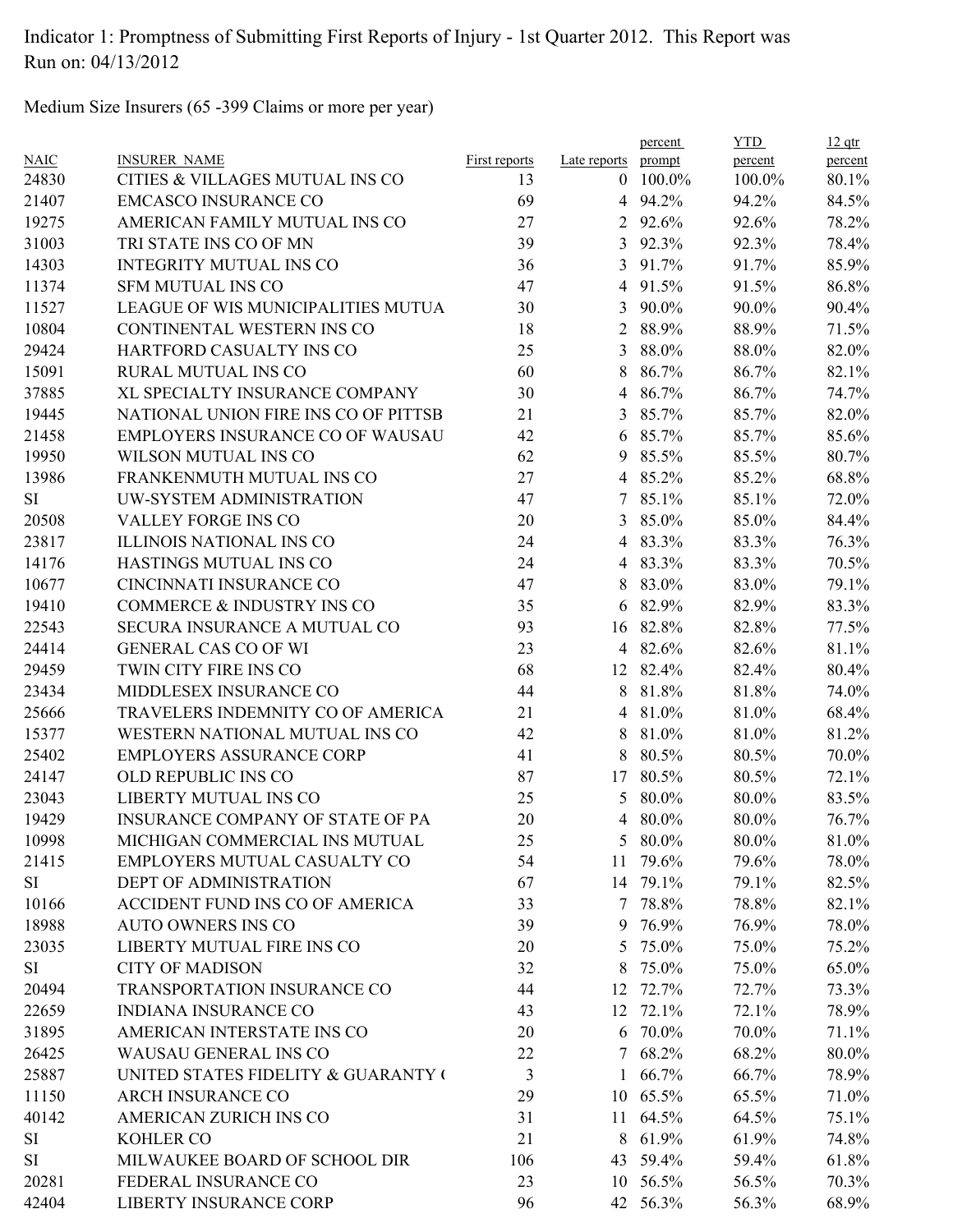Medium Size Insurers (65 -399 Claims or more per year)

|           | <b>Totals for Group:</b>   | 1.989         | 437          | 78.0%            | 78.0%      | 76.5%    |
|-----------|----------------------------|---------------|--------------|------------------|------------|----------|
| <b>SI</b> | <b>COUNTY OF MILWAUKEE</b> | 28            |              | $16\quad 42.9\%$ | 42.9%      | 27.6%    |
| 23787     | NATIONWIDE MUTUAL INS CO   | 26            | 14           | 46.2%            | $46.2\%$   | 70.0%    |
| 35386     | FIDELITY & GUARANTY INS CO | b             |              | $3.50.0\%$       | 50.0%      | 73.2%    |
| 23396     | AMERISURE MUTUAL INS CO    | 14            |              | 50.0%            | 50.0%      | 57.0%    |
| NAIC      | <b>INSURER NAME</b>        | First reports | Late reports | prompt           | percent    | percent  |
|           |                            |               |              | percent          | <u>YTD</u> | $12$ qtr |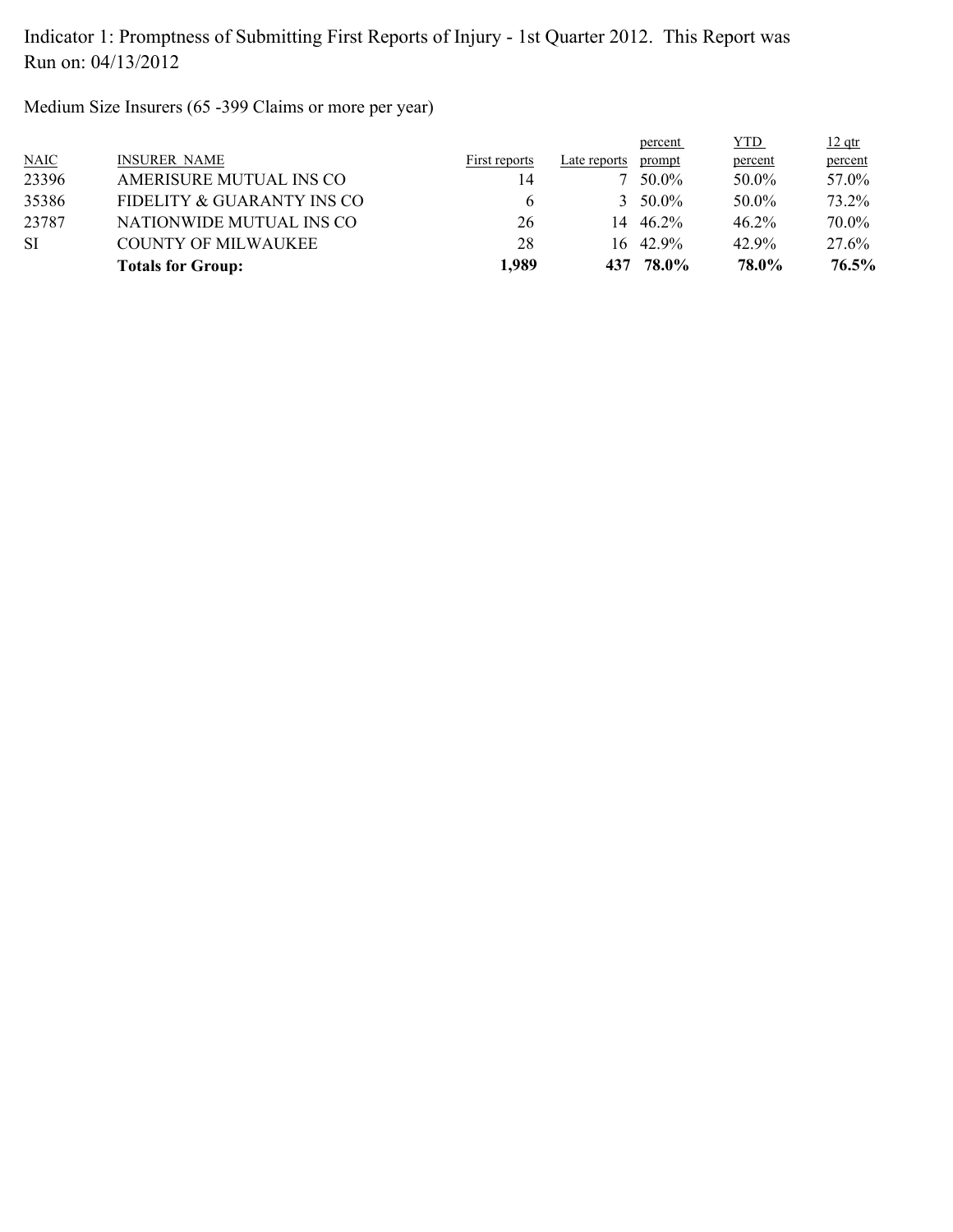Small Size Insurers (Less than 65 Claims per year)

| <b>NAIC</b> | <b>INSURER NAME</b>                | <b>First reports</b> | Late reports prompt | percent         | <b>YTD</b><br>percent | $12$ qtr<br>percent |
|-------------|------------------------------------|----------------------|---------------------|-----------------|-----------------------|---------------------|
| SI          | SSM HEALTH CARE OF WISCONSIN INC   | 14                   |                     | 2 85.7%         | 85.7%                 | 92.2%               |
| 25976       | UTICA MUTUAL INS CO                | $\overline{2}$       |                     | $0$ 100.0%      | 100.0%                | 92.1%               |
| 13935       | FEDERATED MUTUAL INS CO            | 18                   | 2                   | 88.9%           | 88.9%                 | 90.9%               |
| 36463       | DISCOVER PROPERTY & CASUALTY INSUI | 17                   |                     | 2 88.2%         | 88.2%                 | 89.0%               |
| 12006       | DISTRICTS MUTUAL INS               | 8                    | $\mathbf{1}$        | 87.5%           | 87.5%                 | 88.9%               |
| SI          | NEWPAGE WISCONSIN SYSTEM INC       | 6                    |                     | 1 83.3%         | 83.3%                 | 88.8%               |
| 21180       | <b>SENTRY SELECT</b>               | 10                   | $\theta$            | 100.0%          | 100.0%                | 88.4%               |
| SI          | WISCONSIN BELL INC                 | 9                    |                     | 4 55.6%         | 55.6%                 | 88.2%               |
| 11371       | GREAT WEST CASUALTY CO             | 14                   | $\mathbf{1}$        | 92.9%           | 92.9%                 | 87.6%               |
| 33600       | L M INSURANCE CORP                 | 10                   | 1                   | 90.0%           | 90.0%                 | 87.4%               |
| SI          | <b>KWIK TRIP INC</b>               | 12                   |                     | 2 83.3%         | 83.3%                 | 87.2%               |
| SI          | <b>COUNTY OF WASHINGTON</b>        | 5                    | $\overline{0}$      | 100.0%          | 100.0%                | 86.4%               |
| 32700       | <b>OWNERS INS CO</b>               | 8                    | $\theta$            | 100.0%          | 100.0%                | 85.0%               |
| 19682       | HARTFORD FIRE INSURANCE CO         | 9                    | 2                   | 77.8%           | 77.8%                 | 84.3%               |
| 26956       | WIS COUNTY MUTUAL INS CORP         | 14                   |                     | 2 85.7%         | 85.7%                 | 84.1%               |
| 13021       | UNITED FIRE & CASUALTY CO          | 9                    | $\overline{0}$      | 100.0%          | 100.0%                | 82.8%               |
| SI          | <b>MARTEN TRANSPORT LTD</b>        | 16                   | $\overline{0}$      | 100.0%          | 100.0%                | 82.6%               |
| SI          | <b>TARGET CORP (STORES)</b>        | 11                   | $\overline{0}$      | 100.0%          | 100.0%                | 81.5%               |
| 30104       | HARTFORD UNDERWRITERS INS CO       | 8                    | 2                   | 75.0%           | 75.0%                 | 81.4%               |
| SI          | <b>USF HOLLAND INC</b>             | 13                   |                     | 2 84.6%         | 84.6%                 | 80.7%               |
| 20397       | VIGILANT INSURANCE CO              | 11                   |                     | 2 81.8%         | 81.8%                 | 80.4%               |
| SI          | <b>COLUMBIA-ST MARY'S GROUP</b>    | 12                   |                     | $1\quad 91.7\%$ | 91.7%                 | 80.3%               |
| SI          | <b>CITY OF KENOSHA</b>             | 13                   |                     | 2 84.6%         | 84.6%                 | 79.7%               |
| 41394       | BENCHMARK INSURANCE CO             | $8\phantom{1}$       | 3                   | 62.5%           | 62.5%                 | 79.1%               |
| 39926       | SELECTIVE INS CO OF THE SOUTHEAST  | $\boldsymbol{0}$     | $\overline{0}$      | $0.0\%$         | $0.0\%$               | 78.8%               |
| SI          | <b>COUNTY OF DANE</b>              | 12                   | $\overline{4}$      | 66.7%           | 66.7%                 | 78.3%               |
| 26271       | ERIE INSURANCE EXCHANGE            | 19                   |                     | 2 89.5%         | 89.5%                 | 78.0%               |
| 23442       | PATRIOT GENL INS CO                | $\boldsymbol{0}$     | $\overline{0}$      | $0.0\%$         | $0.0\%$               | 77.3%               |
| SI          | SCHNEIDER NATIONAL CARRIERS INC    | 15                   |                     | 2 86.7%         | 86.7%                 | 76.8%               |
| 24228       | PEKIN INSURANCE CO                 | 11                   |                     | 1 90.9%         | 90.9%                 | 76.6%               |
|             |                                    | 7                    |                     |                 |                       |                     |
| 43575       | INDEMNITY INSURANCE CO OF NORTH AI |                      | $\mathbf{1}$        | 85.7%           | 85.7%                 | 76.4%               |
| SI          | <b>BRIGGS &amp; STRATTON CORP</b>  | 3                    |                     | $1\quad 66.7\%$ | 66.7%                 | 74.5%               |
| 20702       | ACE FIRE UNDERWRITERS INSURANCE CO | 0                    | $\overline{0}$      | $0.0\%$         | $0.0\%$               | 74.1%               |
| 10472       | <b>CAPITOL INDEMNITY CORP</b>      | 6                    |                     | 2 66.7%         | 66.7%                 | 74.0%               |
| 36234       | PREFERRED PROFESSIONAL INS CO      | 6                    | $\theta$            | 100.0%          | 100.0%                | 73.8%               |
| 19038       | TRAVELERS CASUALTY & SURETY CO     | 4                    | 1                   | 75.0%           | 75.0%                 | 73.2%               |
| 31534       | CITIZENS INSURANCE CO OF AMERICA   | 4                    | 3                   | 25.0%           | 25.0%                 | 72.1%               |
| 18767       | CHURCH MUTUAL INSURANCE CO         | 10                   |                     | 2 80.0%         | 80.0%                 | 71.8%               |
| 25143       | STATE FARM FIRE & CASUALTY CO      | 8                    | $\overline{2}$      | 75.0%           | 75.0%                 | 71.6%               |
| SI          | CNH AMERICA LLC                    | 20                   | 5 <sup>5</sup>      | 75.0%           | 75.0%                 | 70.1%               |
| 19259       | SELECTIVE INS CO OF SOUTH CAROLINA | 16                   |                     | 9 43.8%         | 43.8%                 | 68.3%               |
| SI          | MILWAUKEE TRANSPORT SERVICES INC   | 9                    | 1                   | 88.9%           | 88.9%                 | 67.1%               |
| SI          | P&H MINING EQUIPMENT INC           | 9                    | $\theta$            | 100.0%          | 100.0%                | 65.9%               |
| 26247       | AMERICAN GUARANTEE & LIABILITY INS | 8                    | 5                   | 37.5%           | 37.5%                 | 65.1%               |
| 25615       | <b>CHARTER OAK FIRE INS CO</b>     | 6                    |                     | 4 33.3%         | 33.3%                 | 65.0%               |
| 12777       | CHUBB INDEMNITY INS CO             | 9                    | 3                   | 66.7%           | 66.7%                 | 64.6%               |
| SI          | FEDERAL EXPRESS CORPORATION        | 7                    |                     | 2 71.4%         | 71.4%                 | 63.4%               |
| 31232       | WORK FIRST CASUALTY CO             | 13                   |                     | 5 61.5%         | 61.5%                 | 62.0%               |
| 12262       | PENN MFRS ASSOCIATION INS CO       | 15                   | 9                   | 40.0%           | 40.0%                 | 55.5%               |